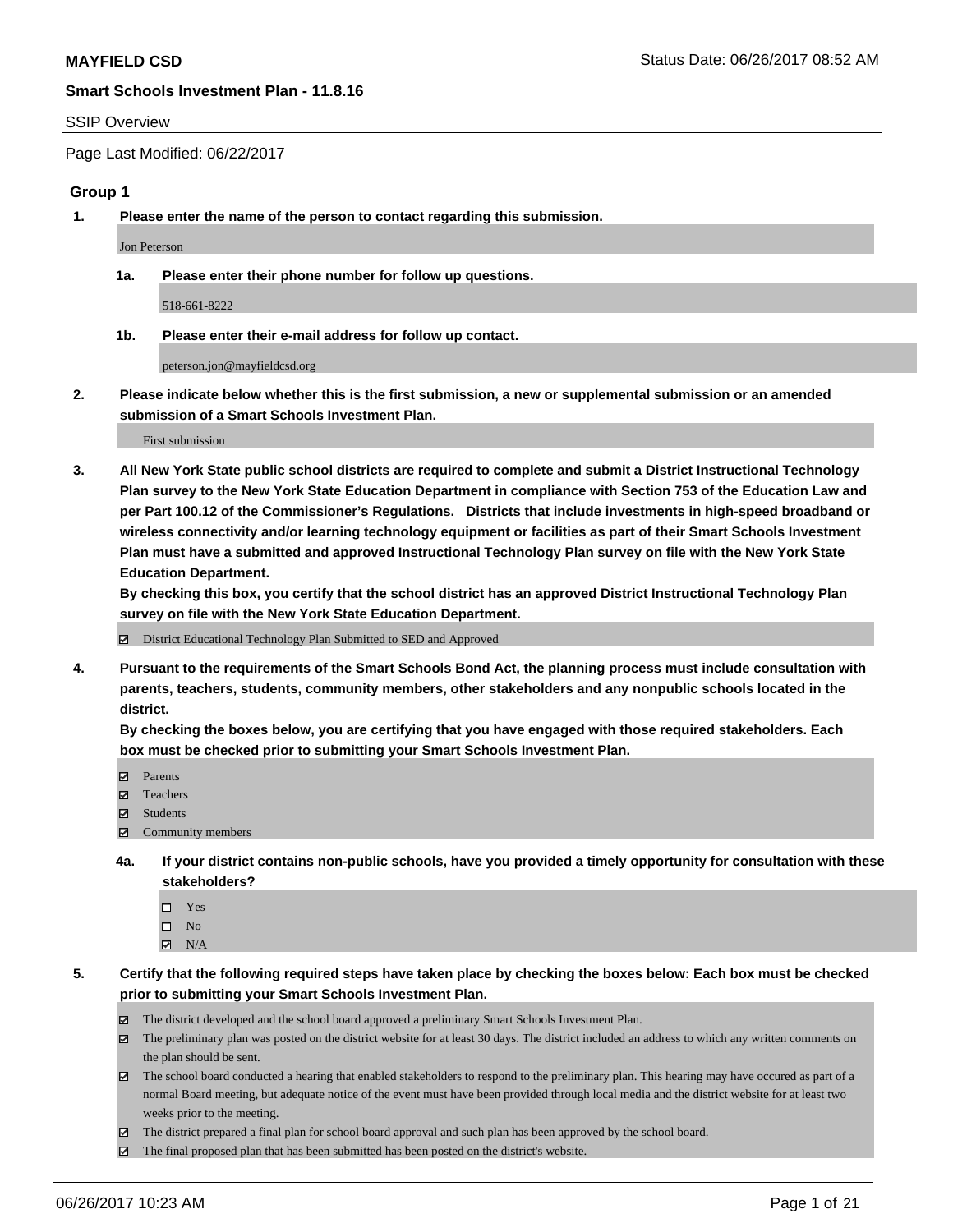## SSIP Overview

Page Last Modified: 06/22/2017

**5a. Please upload the proposed Smart Schools Investment Plan (SSIP) that was posted on the district's website, along with any supporting materials. Note that this should be different than your recently submitted Educational Technology Survey. The Final SSIP, as approved by the School Board, should also be posted on the website and remain there during the course of the projects contained therein.**

SMART SCHOOLS COMMITTEE MEETING 3.29.16.ppt Smart Schools Committee Meeting Minutes 3.29.16.ppt.docx Smart Schools Cert Resolution.pdf

**5b. Enter the webpage address where the final Smart Schools Investment Plan is posted. The Plan should remain posted for the life of the included projects.**

www.mayfieldk12.com/news/news\_archives.cfm

**6. Please enter an estimate of the total number of students and staff that will benefit from this Smart Schools Investment Plan based on the cumulative projects submitted to date.**

1,044

**7. An LEA/School District may partner with one or more other LEA/School Districts to form a consortium to pool Smart Schools Bond Act funds for a project that meets all other Smart School Bond Act requirements. Each school district participating in the consortium will need to file an approved Smart Schools Investment Plan for the project and submit a signed Memorandum of Understanding that sets forth the details of the consortium including the roles of each respective district.**

 $\Box$  The district plans to participate in a consortium to partner with other school district(s) to implement a Smart Schools project.

**8. Please enter the name and 6-digit SED Code for each LEA/School District participating in the Consortium.**

| <b>Partner LEA/District</b> | ISED BEDS Code |
|-----------------------------|----------------|
| (No Response)               | (No Response)  |

**9. Please upload a signed Memorandum of Understanding with all of the participating Consortium partners.**

(No Response)

**10. Your district's Smart Schools Bond Act Allocation is:**

\$840,880

**11. Enter the budget sub-allocations by category that you are submitting for approval at this time. If you are not budgeting SSBA funds for a category, please enter 0 (zero.) If the value entered is \$0, you will not be required to complete that survey question.**

|                                              | Sub-<br>Allocations |
|----------------------------------------------|---------------------|
|                                              |                     |
| <b>School Connectivity</b>                   | 301,510             |
| <b>Connectivity Projects for Communities</b> | 0                   |
| Classroom Technology                         | 209,020             |
| Pre-Kindergarten Classrooms                  | $\Omega$            |
| Replace Transportable Classrooms             |                     |
| <b>High-Tech Security Features</b>           | 330,350             |
| Totals:                                      | 840,880             |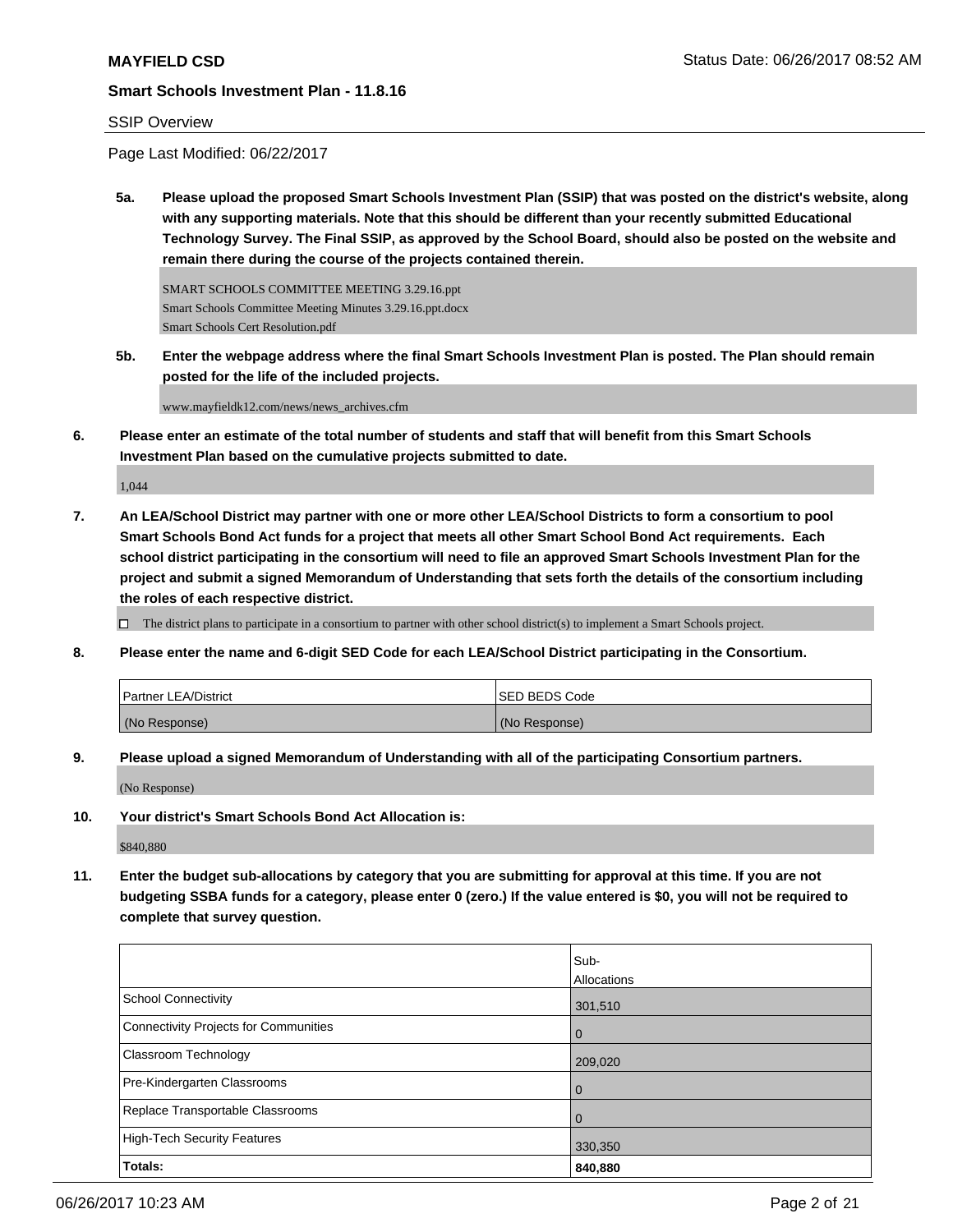#### School Connectivity

Page Last Modified: 06/22/2017

## **Group 1**

- **1. In order for students and faculty to receive the maximum benefit from the technology made available under the Smart Schools Bond Act, their school buildings must possess sufficient connectivity infrastructure to ensure that devices can be used during the school day. Smart Schools Investment Plans must demonstrate that:**
	- **sufficient infrastructure that meets the Federal Communications Commission's 100 Mbps per 1,000 students standard currently exists in the buildings where new devices will be deployed, or**
	- **is a planned use of a portion of Smart Schools Bond Act funds, or**
	- **is under development through another funding source.**

**Smart Schools Bond Act funds used for technology infrastructure or classroom technology investments must increase the number of school buildings that meet or exceed the minimum speed standard of 100 Mbps per 1,000 students and staff within 12 months. This standard may be met on either a contracted 24/7 firm service or a "burstable" capability. If the standard is met under the burstable criteria, it must be:**

**1. Specifically codified in a service contract with a provider, and**

**2. Guaranteed to be available to all students and devices as needed, particularly during periods of high demand, such as computer-based testing (CBT) periods.**

**Please describe how your district already meets or is planning to meet this standard within 12 months of plan submission.**

District is currently at 90 Mb/s with 966 students. District will upgrade to at least 100 Mb/s by Fall 2017.

- **1a. If a district believes that it will be impossible to meet this standard within 12 months, it may apply for a waiver of this requirement, as described on the Smart Schools website. The waiver must be filed and approved by SED prior to submitting this survey.**
	- By checking this box, you are certifying that the school district has an approved waiver of this requirement on file with the New York State Education Department.

#### **2. Connectivity Speed Calculator (Required)**

|                         | Number of<br><b>Students</b> | Multiply by<br>100 Kbps | Divide by 1000   Current Speed<br>to Convert to<br>Required | lin Mb | Expected<br>Speed to be<br>Attained Within   Required | <b>Expected Date</b><br>When |
|-------------------------|------------------------------|-------------------------|-------------------------------------------------------------|--------|-------------------------------------------------------|------------------------------|
|                         |                              |                         | Speed in Mb                                                 |        | 12 Months                                             | Speed Will be                |
|                         |                              |                         |                                                             |        |                                                       | Met                          |
| <b>Calculated Speed</b> | 966                          | 96.600                  | 96.6                                                        | -90    | 100                                                   | 9.1.2017                     |

## **3. Describe how you intend to use Smart Schools Bond Act funds for high-speed broadband and/or wireless connectivity projects in school buildings.**

The district will replace all existing switches and upgrade to 10 Gb switches. Additionally, a wireless access point will be added to rooms where they do not currently exist. Quantification was accomplished through a wireless site survey that was performed in conjuncture with a capital project scope determination/pre-referendum planning.

**4. Describe the linkage between the district's District Instructional Technology Plan and the proposed projects. (There should be a link between your response to this question and your response to Question 1 in Part E. Curriculum and Instruction "What are the district's plans to use digital connectivity and technology to improve teaching and learning?)**

The proposed project will provide students and staff with wireless internet connectivity building and district wide. Consequently, the district will implement a 1:1 chromebook device project beginning September 1, 2017 which will drive curriculum and instruction, engage our students in active and motivated learning, advance mastering 21st century skills and have us equipped for the near future's computer testing programs.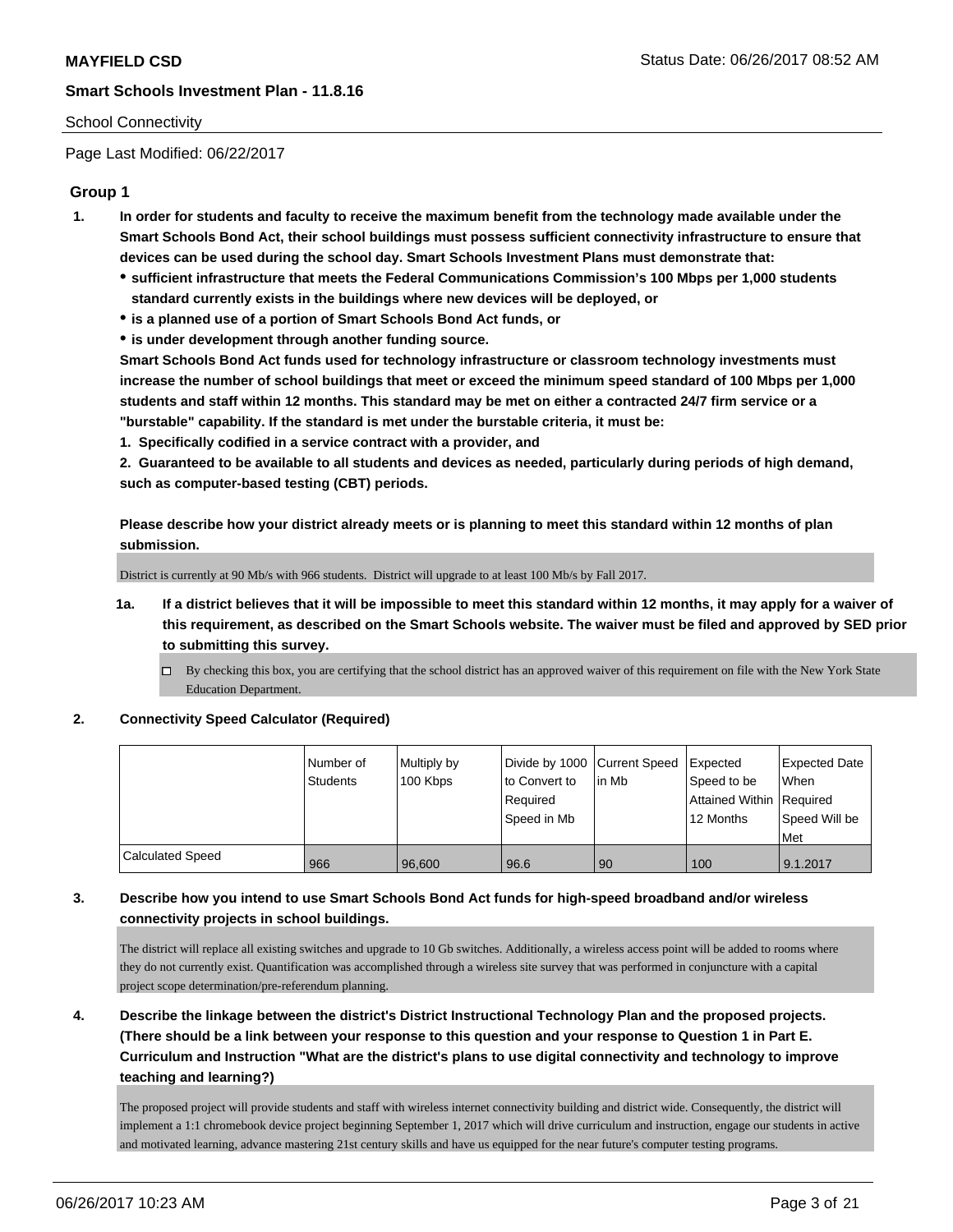#### School Connectivity

Page Last Modified: 06/22/2017

**5. If the district wishes to have students and staff access the Internet from wireless devices within the school building, or in close proximity to it, it must first ensure that it has a robust Wi-Fi network in place that has sufficient bandwidth to meet user demand.**

**Please describe how you have quantified this demand and how you plan to meet this demand.**

The district will replace all existing switches and upgrade to 10 Gb switches. Additionally, a wireless access point will be added to rooms where they do not currently exist. Quantification was accomplished through a wireless site survey that was performed in conjuncture with a capital project scope determination/pre-referendum planning.

**6. As indicated on Page 5 of the guidance, the Office of Facilities Planning will have to conduct a preliminary review of all capital projects, including connectivity projects.**

**Please indicate on a separate row each project number given to you by the Office of Facilities Planning.**

| Project Number        |  |
|-----------------------|--|
| 17-08-01-04-0-001-018 |  |
| 17-08-01-04-0-002-015 |  |

**7. Certain high-tech security and connectivity infrastructure projects may be eligible for an expedited review process as determined by the Office of Facilities Planning.**

#### **Was your project deemed eligible for streamlined review?**

No

**8. Include the name and license number of the architect or engineer of record.**

| Name          | License Number |
|---------------|----------------|
| Steven Theser | 33513          |

**9. If you are submitting an allocation for School Connectivity complete this table.**

**Note that the calculated Total at the bottom of the table must equal the Total allocation for this category that you entered in the SSIP Overview overall budget.** 

|                                                   | Sub-<br><b>Allocation</b> |
|---------------------------------------------------|---------------------------|
| Network/Access Costs                              | 211,960                   |
| Outside Plant Costs                               | (No Response)             |
| <b>School Internal Connections and Components</b> | 84,575                    |
| <b>Professional Services</b>                      | (No Response)             |
| Testing                                           | 4,975                     |
| <b>Other Upfront Costs</b>                        | (No Response)             |
| <b>Other Costs</b>                                | (No Response)             |
| Totals:                                           | 301,510                   |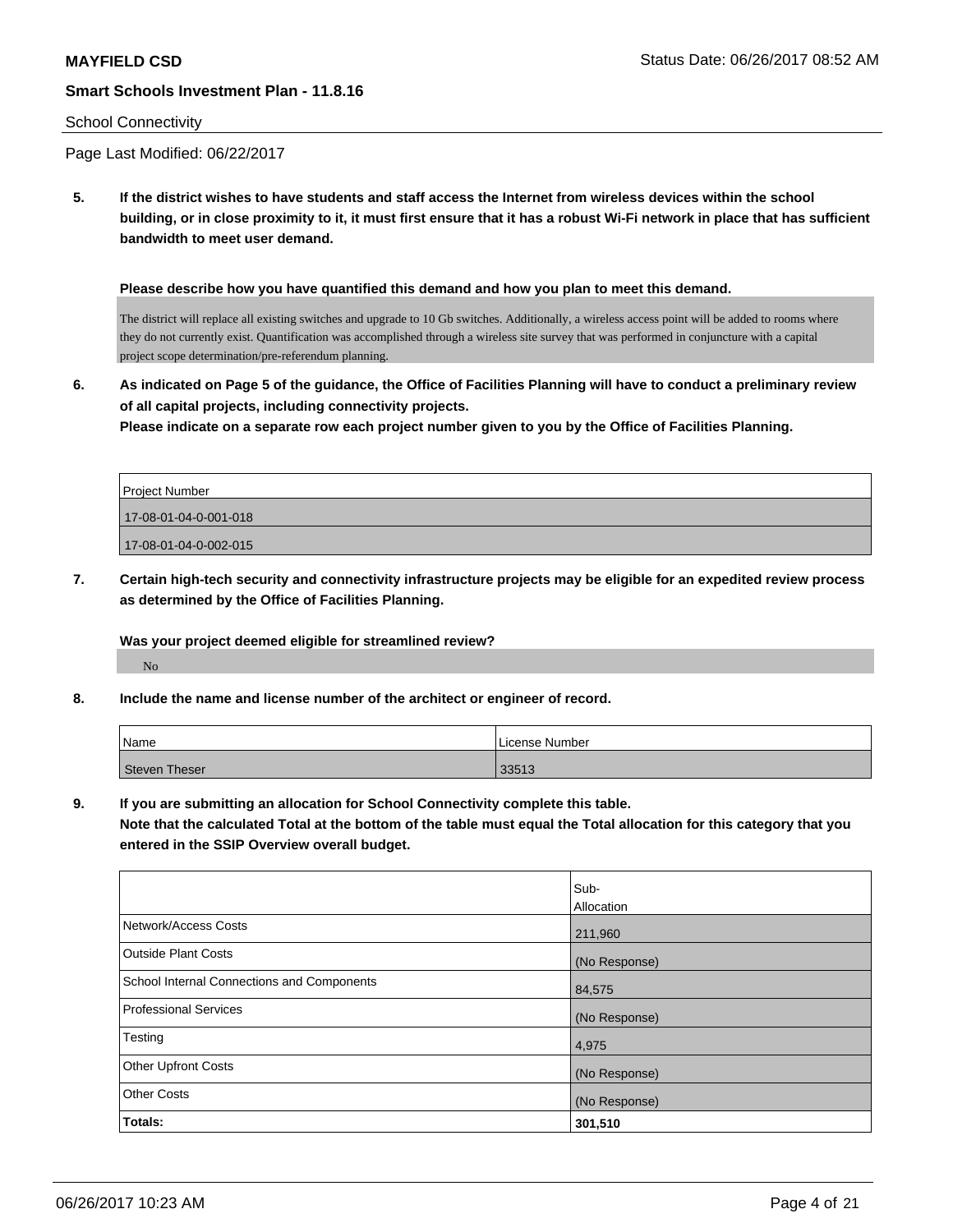#### School Connectivity

Page Last Modified: 06/22/2017

**10. Please detail the type, quantity, per unit cost and total cost of the eligible items under each sub-category. This is especially important for any expenditures listed under the "Other" category. All expenditures must be eligible for tax-exempt financing to be reimbursed through the SSBA. Sufficient detail must be provided so that we can verify this is the case. If you have any questions, please contact us directly through smartschools@nysed.gov. NOTE: Wireless Access Points should be included in this category, not under Classroom Educational Technology, except those that will be loaned/purchased for nonpublic schools. Add rows under each sub-category for additional items, as needed.**

| Select the allowable expenditure<br>type. | Item to be purchased            | Quantity | Cost per Item | <b>Total Cost</b> |
|-------------------------------------------|---------------------------------|----------|---------------|-------------------|
| Repeat to add another item under          |                                 |          |               |                   |
| each type.                                |                                 |          |               |                   |
| <b>Connections/Components</b>             | Category 6a newtwork cable      | 199      | 425           | 84,575            |
| Testing                                   | Testing of network cable system | 199      | 25            | 4,975             |
| Network/Access Costs                      | Wireless access point           | 111      | 1,100         | 122,100           |
| Network/Access Costs                      | Wireless network controller     |          | 14.860        | 14.860            |
| Network/Access Costs                      | Core network switches           | 10       | 7.500         | 75,000            |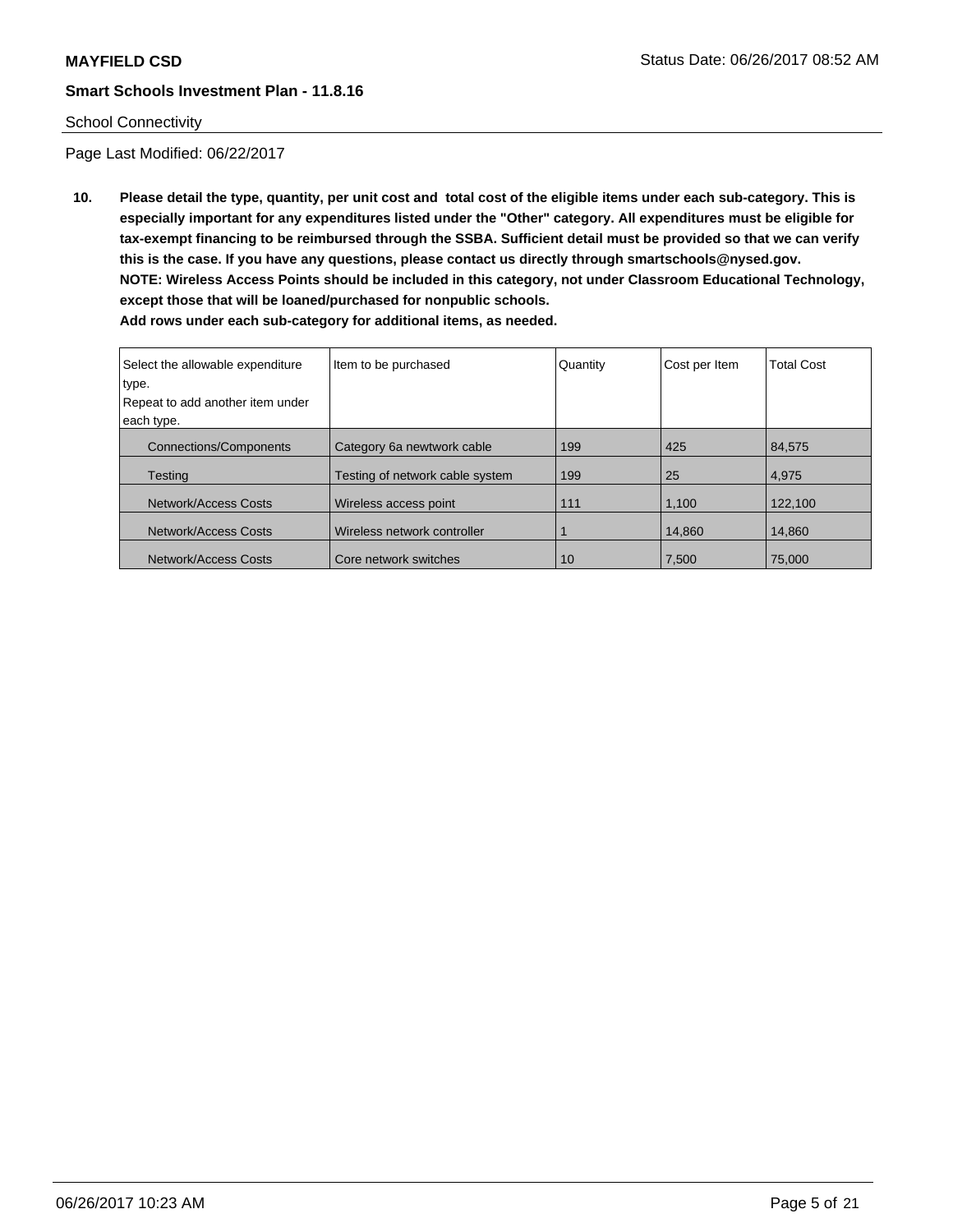Community Connectivity (Broadband and Wireless)

Page Last Modified: 06/22/2017

#### **Group 1**

**1. Describe how you intend to use Smart Schools Bond Act funds for high-speed broadband and/or wireless connectivity projects in the community.**

(No Response)

**2. Please describe how the proposed project(s) will promote student achievement and increase student and/or staff access to the Internet in a manner that enhances student learning and/or instruction outside of the school day and/or school building.**

(No Response)

**3. Community connectivity projects must comply with all the necessary local building codes and regulations (building and related permits are not required prior to plan submission).**

 $\Box$  I certify that we will comply with all the necessary local building codes and regulations.

**4. Please describe the physical location of the proposed investment.**

(No Response)

**5. Please provide the initial list of partners participating in the Community Connectivity Broadband Project, along with their Federal Tax Identification (Employer Identification) number.**

| <b>Project Partners</b> | Federal ID#     |
|-------------------------|-----------------|
| (No Response)           | l (No Response) |

**6. If you are submitting an allocation for Community Connectivity, complete this table. Note that the calculated Total at the bottom of the table must equal the Total allocation for this category that you entered in the SSIP Overview overall budget.**

|                                    | Sub-Allocation |
|------------------------------------|----------------|
| Network/Access Costs               | (No Response)  |
| Outside Plant Costs                | (No Response)  |
| Tower Costs                        | (No Response)  |
| <b>Customer Premises Equipment</b> | (No Response)  |
| <b>Professional Services</b>       | (No Response)  |
| Testing                            | (No Response)  |
| <b>Other Upfront Costs</b>         | (No Response)  |
| <b>Other Costs</b>                 | (No Response)  |
| Totals:                            | 0              |

**7. Please detail the type, quantity, per unit cost and total cost of the eligible items under each sub-category. This is especially important for any expenditures listed under the "Other" category. All expenditures must be capital-bond eligible to be reimbursed through the SSBA. If you have any questions, please contact us directly through smartschools@nysed.gov.**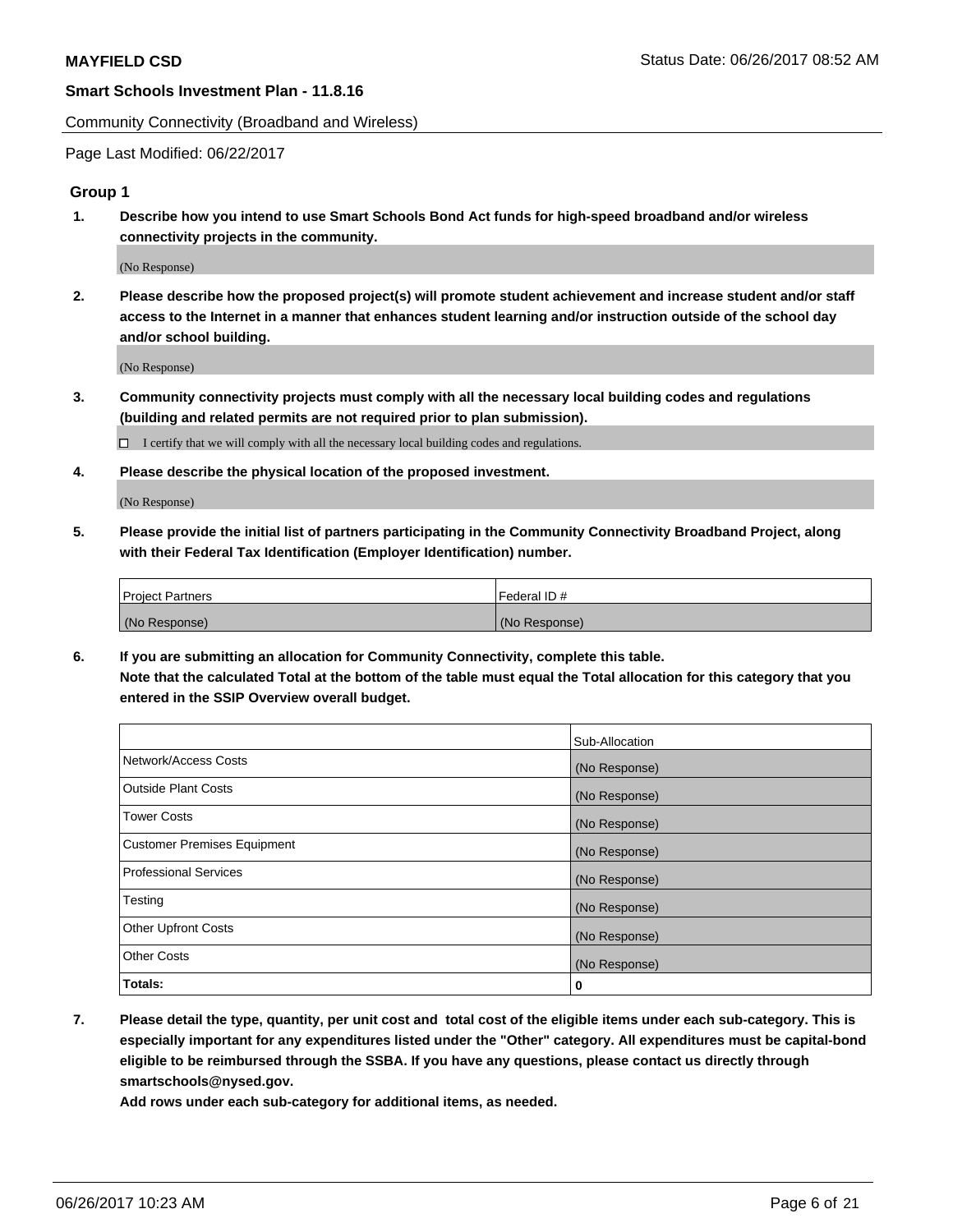Community Connectivity (Broadband and Wireless)

Page Last Modified: 06/22/2017

| Select the allowable expenditure | Item to be purchased | Quantity      | Cost per Item | <b>Total Cost</b> |
|----------------------------------|----------------------|---------------|---------------|-------------------|
| type.                            |                      |               |               |                   |
| Repeat to add another item under |                      |               |               |                   |
| each type.                       |                      |               |               |                   |
| (No Response)                    | (No Response)        | (No Response) | (No Response) | (No Response)     |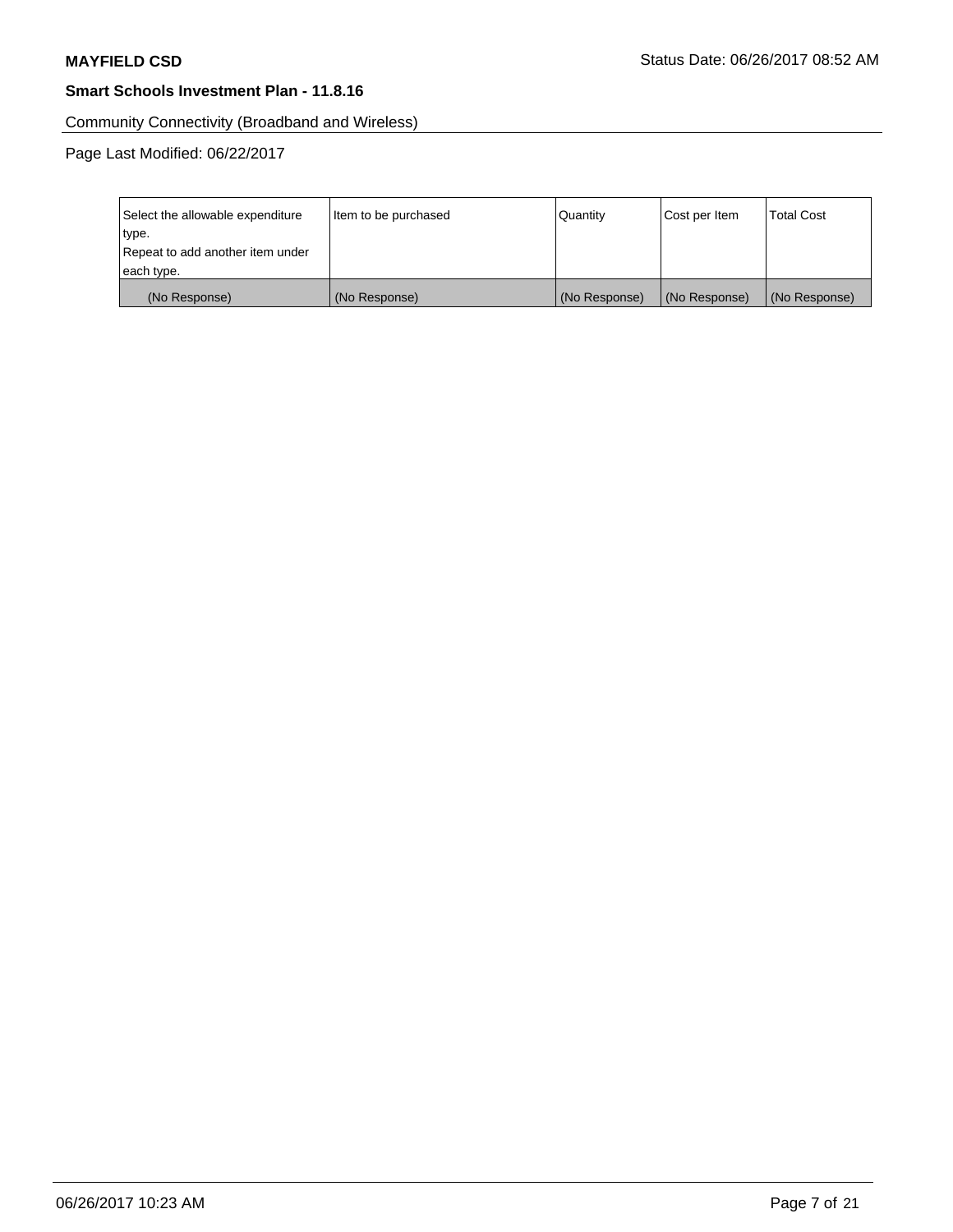#### Classroom Learning Technology

Page Last Modified: 06/23/2017

## **Questions**

**1. In order for students and faculty to receive the maximum benefit from the technology made available under the Smart Schools Bond Act, their school buildings must possess sufficient connectivity infrastructure to ensure that devices can be used during the school day. Smart Schools Investment Plans must demonstrate that sufficient infrastructure that meets the Federal Communications Commission's 100 Mbps per 1,000 students standard currently exists in the buildings where new devices will be deployed, or is a planned use of a portion of Smart Schools Bond Act funds, or is under development through another funding source.**

**Smart Schools Bond Act funds used for technology infrastructure or classroom technology investments must increase the number of school buildings that meet or exceed the minimum speed standard of 100 Mbps per 1,000 students and staff within 12 months. This standard may be met on either a contracted 24/7 firm service or a "burstable" capability. If the standard is met under the burstable criteria, it must be:**

- **1. Specifically codified in a service contract with a provider, and**
- **2. Guaranteed to be available to all students and devices as needed, particularly during periods of high demand, such as computer-based testing (CBT) periods.**

**Please describe how your district already meets or is planning to meet this standard within 12 months of plan submission.**

District is currently at 90 Mb/s with 966 students. District will upgrade to at least 100 Mb/s by Fall 2017.

- **1a. If a district believes that it will be impossible to meet this standard within 12 months, it may apply for a waiver of this requirement, as described on the Smart Schools website. The waiver must be filed and approved by SED prior to submitting this survey.**
	- $\Box$  By checking this box, you are certifying that the school district has an approved waiver of this requirement on file with the New York State Education Department.

#### **2. Connectivity Speed Calculator (Required)**

|                         | l Number of<br><b>Students</b> | Multiply by<br>100 Kbps | Divide by 1000 Current Speed<br>to Convert to<br>Required<br>Speed in Mb | lin Mb | Expected<br>Speed to be<br>Attained Within Required<br>12 Months | Expected Date<br>When<br>Speed Will be<br>Met |
|-------------------------|--------------------------------|-------------------------|--------------------------------------------------------------------------|--------|------------------------------------------------------------------|-----------------------------------------------|
| <b>Calculated Speed</b> | 966                            | 96.600                  | 96.6                                                                     | 90     | 100                                                              | 9.1.2017                                      |

**3. If the district wishes to have students and staff access the Internet from wireless devices within the school building, or in close proximity to it, it must first ensure that it has a robust Wi-Fi network in place that has sufficient bandwidth to meet user demand.**

**Please describe how you have quantified this demand and how you plan to meet this demand.**

The district will replace all existing switches and upgrade to 10 Gb switches. Additionally, a wireless access point will be added to rooms where they do not currently exist. Quantification was accomplished through a wireless site survey that was performed in conjuncture with a capital project scope determination/pre-referendum planning.

**4. All New York State public school districts are required to complete and submit an Instructional Technology Plan survey to the New York State Education Department in compliance with Section 753 of the Education Law and per Part 100.12 of the Commissioner's Regulations.**

**Districts that include educational technology purchases as part of their Smart Schools Investment Plan must have a submitted and approved Instructional Technology Plan survey on file with the New York State Education Department.**

By checking this box, you are certifying that the school district has an approved Instructional Technology Plan survey on file with the New York State Education Department.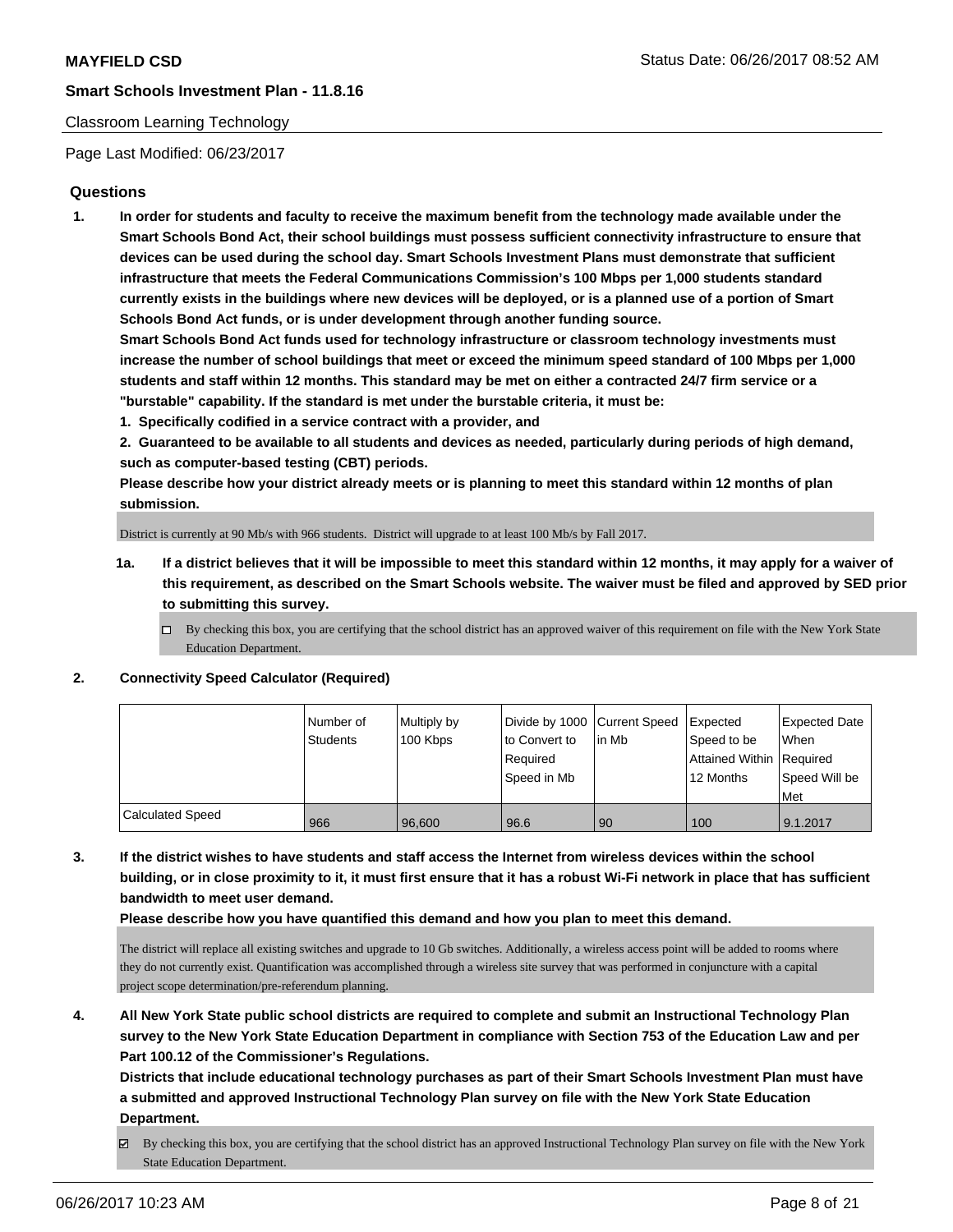#### Classroom Learning Technology

Page Last Modified: 06/23/2017

**5. Describe the devices you intend to purchase and their compatibility with existing or planned platforms or systems. Specifically address the adequacy of each facility's electrical, HVAC and other infrastructure necessary to install and support the operation of the planned technology.**

The district's Technology Committee has selected Dell Chromebook 11 as its device for 1:1 distribution to students and the Acer 11 Chromebook for teachers. The devices include Intel Celeron Dual Core Processors and have a reputation for reliability and durability. Existing electrical and HVAC is sufficient.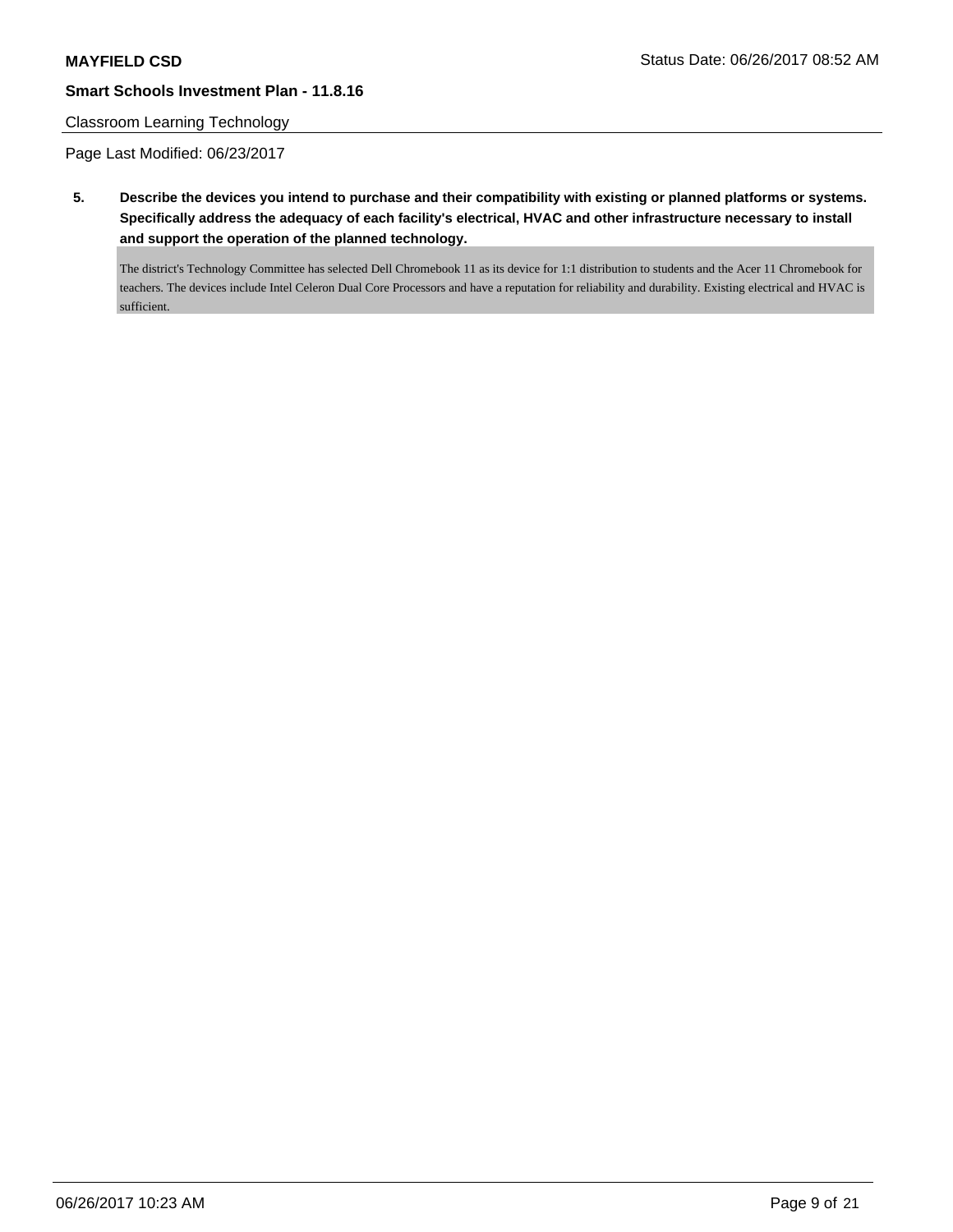#### Classroom Learning Technology

Page Last Modified: 06/23/2017

- **6. Describe how the proposed technology purchases will:**
	- **> enhance differentiated instruction;**
	- **> expand student learning inside and outside the classroom;**
	- **> benefit students with disabilities and English language learners; and**
	- **> contribute to the reduction of other learning gaps that have been identified within the district.**

**The expectation is that districts will place a priority on addressing the needs of students who struggle to succeed in a rigorous curriculum. Responses in this section should specifically address this concern and align with the district's Instructional Technology Plan (in particular Question 2 of E. Curriculum and Instruction: "Does the district's instructional technology plan address the needs of students with disabilities to ensure equitable access to instruction, materials and assessments?" and Question 3 of the same section: "Does the district's instructional technology plan address the provision of assistive technology specifically for students with disabilities to ensure access to and participation in the general curriculum?"**

**Describe how the proposed technology purchases will:**

 **> enhance differentiated instruction;**

 Using technology allows the teachers to embrace a Universal Design for Learning approach, giving all students the opportunities to learn at different rates. One of the major benefits of using technology in the classroom is the ability to differentiate instruction to meet unique learning differences. Technology makes it possible to pace the lessons appropriately for each learner. Examples might include the verbal or linguistic learner where learning is through speaking, writing, reading, and listening tasks. In the classroom setting, technology tasks might include taking notes, researching, reading for information, and writing. Similarly a student learner with strengths in logical-mathematical reasoning would utilize technology to collect and sort data, conduct experiments, solve problems, etc.

Just as every student grows and develops at different rates, they learn in different ways and at different speeds. The technology purchases and the 1:1 Chrome Book initiative gives all student the opportunity to hone 21st-century technology skills while achieving the expected learning standards in all content areas.

Technology and differentiating instruction will:

- encourage educators to modify instruction to address diversity and to meet curricular objectives
- emphasize high levels of participation through flexible groupings and complement individualized instruction and class/group work
- promote a comfortable yet challenging learning environment
- allow for varying presentation of content which may affect students' motivation to learn
- possibly inspire and motivate reluctant learners
- encourage data driven decision making based on the pre-, ongoing, and post-assessments for the purpose of improving educational practices and student achievement

Examples of Assistive Technology, Apps, Software and Activities K-12 will include:

Text:Speech E-Books Dragon Dictation Google Classroom Google Docs Google Docs/Lesson Plans Google Sheet Add Ons Dyslexia Quest App Creator Digital Storytelling Evernote Google Notebook for Visually Impaired Students (Screen Enlargement) Google Apps w/SmartBoard PDF Tools for Teachers Digital Survey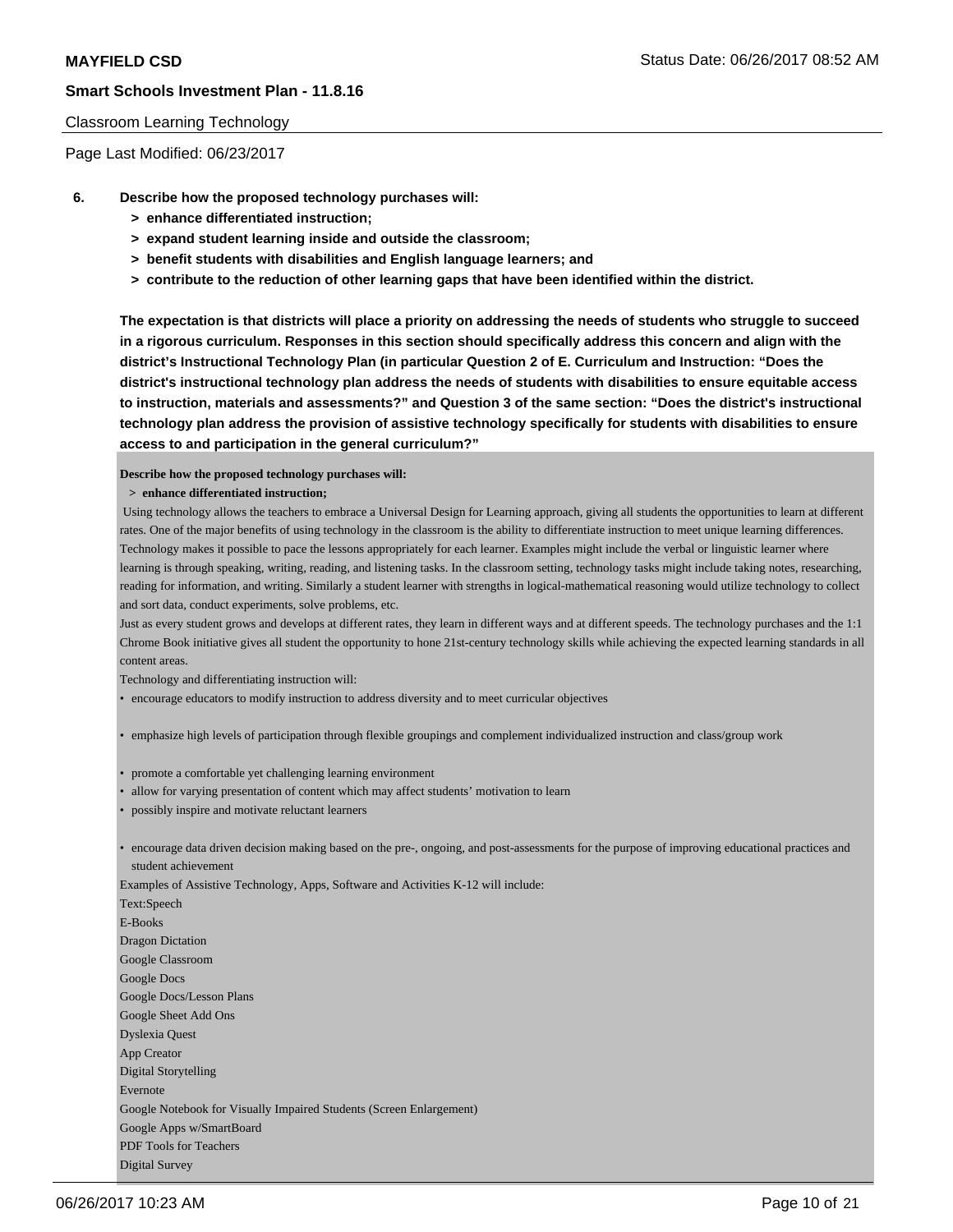#### Classroom Learning Technology

#### Page Last Modified: 06/23/2017

| Mapmaking                       |
|---------------------------------|
| Class DoJo                      |
| I-Ready (home and school)       |
| Co-Writer                       |
| Used for Testing Accommodations |
| <b>Gmail Use</b>                |

#### **> benefit students with disabilities and English language learners; and**

Using technology provides students with disabilities and English language learners the ability to improve: language and literacy, incorporate various learning strategies, accommodate various learning styles, improve and increase attention to individual needs, increase independence, improve parent involvement in their child's education, improve on-the-go education where education continuous in the next academic class or setting (home), and it allows students who may not have access to rich resources the ability to access diverse learning materials.

**> contribute to the reduction of other learning gaps that have been identified within the district.**

Our technology initiatives will also contribute to:

- Improved student behavior
- Improve student/parent engagement, student attendance and parent participation
- Improved opportunities for educator professional development
- increased efficiency in classroom
- increased administrative tasks
- Improved communication among stakeholders, such as parents, teachers, students and administrators and outside community agencies
- Improved record keeping
- Access to local networks to communicate with, and more time teaching
- **7. Where appropriate, describe how the proposed technology purchases will enhance ongoing communication with parents and other stakeholders and help the district facilitate technology-based regional partnerships, including distance learning and other efforts.**

The 1:1 student chromebook devices technology purchase will enhance ongoing communication with parents and families. The district's technology committee is in the process of determining what grade level of students we permit the devices to go home based on best practices. The committee will then meet with all students, parents/families on distribution day in order to deliver an orientation with topics to include responsibilities, internet security and safety, digital citizenship and insurance coverage.

Additionally, all district buildings will have 100% wi-fi which is uncommon for public buildings in our rural district. The district will coordinate plans for the future where parents/families and community members may access the internet after school hours in locations such as our library (there is no public library in the district), cafeteria and auditorium.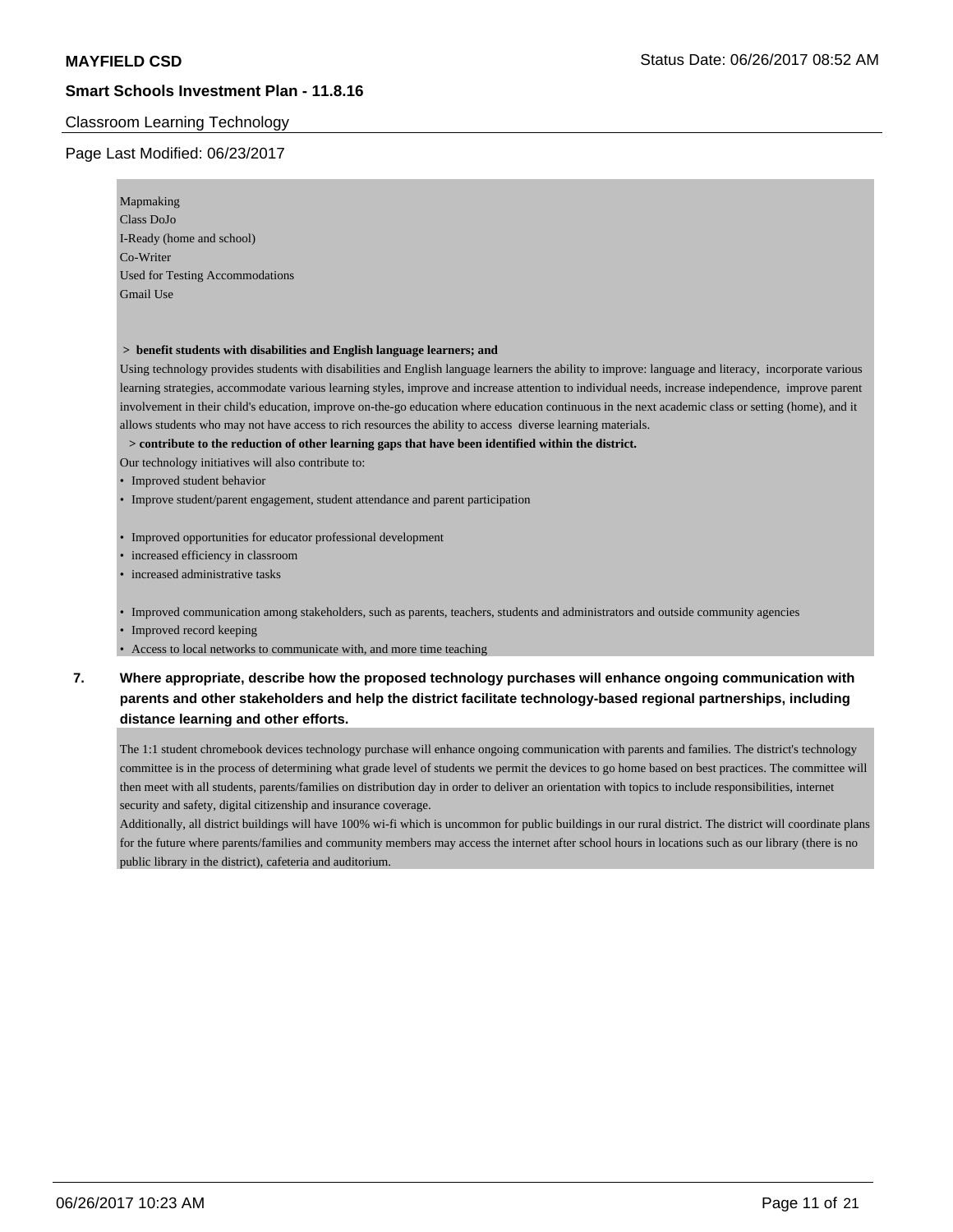#### Classroom Learning Technology

Page Last Modified: 06/23/2017

**8. Describe the district's plan to provide professional development to ensure that administrators, teachers and staff can employ the technology purchased to enhance instruction successfully.**

**Note: This response should be aligned and expanded upon in accordance with your district's response to Question 1 of F. Professional Development of your Instructional Technology Plan: "Please provide a summary of professional development offered to teachers and staff, for the time period covered by this plan, to support technology to enhance teaching and learning. Please include topics, audience and method of delivery within your summary."**

The key to implementing effective use of technology is the knowledge and skill of the instructional staff. Many staff members possess the requisite knowledge and skill, some learn on their own and others need instruction to make technology useful in their classes.

The demonstrated capacities of candidates to make effective use of educational technology as well as their willingness to expand existing skills and knowledge will be a consideration in the hiring of staff members.

Application of educational technology is a criterion in the contractual teacher evaluation.

The Professional Development Plan approved by the Mayfield Board of Education contains the following plans for expansion of educational technology:

- 1. Increase knowledge and skills of staff in use of educational technology & web-based resources to amplify and enhance regular instruction.
- 2. The district will participate in the Model School COSER from BOCES which will survey teachers to identify strengths and weaknesses and develop targeted PD to address areas of weakness.
- 3. Develop opportunities, formal and informal, for staff to learn from lighthouse teachers and others on an ongoing basis.
- 4. Identify "lighthouse" teachers by what they do now with tech & web.
- 5. The plan will be implemented by lighthouse teachers, computer coordinator, principals working with staff members.
- 6. YEAR 1 2015/2016-SmartSchools Committee developed the investment plan for purchase of 1:1 devices-Technology Committee researched and selected devices for purchase that best fit teacher and student needs
- 1. Send a teacher to Model Schools training to become a certified Google Apps in the Classroom. Said teacher will subsequently deliver workshops to other district staff.
- 7. -Devoted Superintendent's Conference Day 1.29.2016 to best practice educator websites and technology teacher's toolsYEAR 2 2016/2017-Joined the BOCES Model Schools CoSer to deliver year long PD to teachers on GAFE and additional best practice apps for the classroom -Administer Clarity survey to identify teacher instructional technology skills and knowledge- Model Schools to provide PD on GAFE 9.1.2016 and various times throughout the year
- 8. YEAR 3 2017/2018–-Participate in BOCES Model Schools CoSer to deliver year long targeted PD to teachers based on needs assessment from Clarity web based survey tool.
- **9. Districts must contact the SUNY/CUNY teacher preparation program that supplies the largest number of the district's new teachers to request advice on innovative uses and best practices at the intersection of pedagogy and educational technology.**
	- $\boxtimes$  By checking this box, you certify that you have contacted the SUNY/CUNY teacher preparation program that supplies the largest number of your new teachers to request advice on these issues.
	- **9a. Please enter the name of the SUNY or CUNY Institution that you contacted.**

SUNY Albany

**9b. Enter the primary Institution phone number.**

518-442-3300

**9c. Enter the name of the contact person with whom you consulted and/or will be collaborating with on innovative uses of technology and best practices.**

Randy Moulic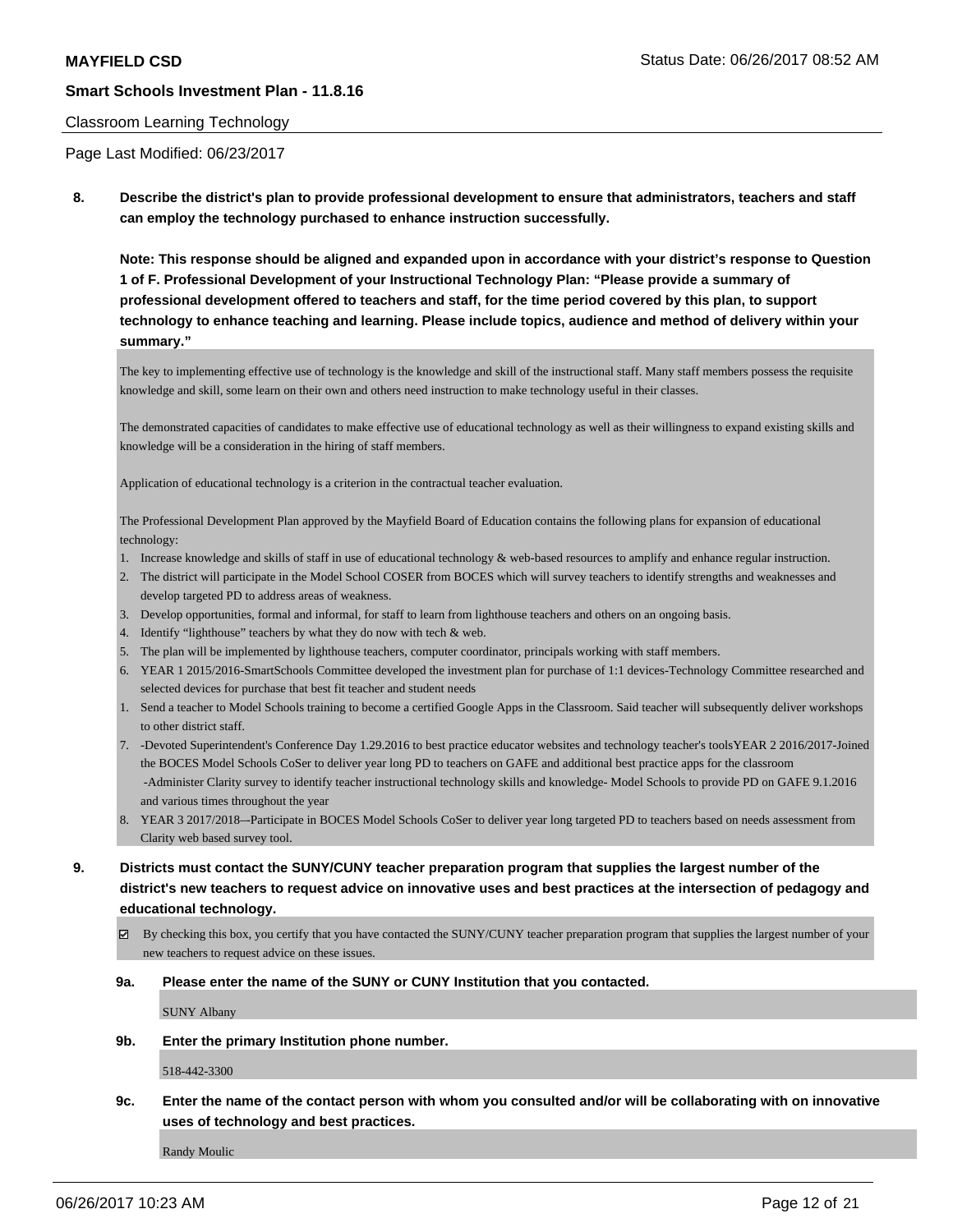#### Classroom Learning Technology

Page Last Modified: 06/23/2017

**10. A district whose Smart Schools Investment Plan proposes the purchase of technology devices and other hardware must account for nonpublic schools in the district.**

**Are there nonpublic schools within your school district?**

Yes

 $\boxtimes$  No

**11. Nonpublic Classroom Technology Loan Calculator**

**The Smart Schools Bond Act provides that any Classroom Learning Technology purchases made using Smart Schools funds shall be lent, upon request, to nonpublic schools in the district. However, no school district shall be required to loan technology in amounts greater than the total obtained and spent on technology pursuant to the Smart Schools Bond Act and the value of such loan may not exceed the total of \$250 multiplied by the nonpublic school enrollment in the base year at the time of enactment. See:**

**http://www.p12.nysed.gov/mgtserv/smart\_schools/docs/Smart\_Schools\_Bond\_Act\_Guidance\_04.27.15\_Final.pdf.**

|                                       | 1. Classroom<br>Technology<br>Sub-allocation | l 2. Public<br>Enrollment<br>$(2014-15)$ | 3. Nonpublic<br>l Enrollment<br>$(2014-15)$ | l 4. Sum of<br>Public and<br>l Nonpublic<br>Enrollment                                        | 15. Total Per<br>Pupil Sub-<br>lallocation | l 6. Total<br>Nonpublic Loan<br>Amount |
|---------------------------------------|----------------------------------------------|------------------------------------------|---------------------------------------------|-----------------------------------------------------------------------------------------------|--------------------------------------------|----------------------------------------|
| Calculated Nonpublic Loan<br>l Amount |                                              |                                          |                                             | (No Response)   (No Response)   (No Response)   (No Response)   (No Response)   (No Response) |                                            |                                        |

**12. To ensure the sustainability of technology purchases made with Smart Schools funds, districts must demonstrate a long-term plan to maintain and replace technology purchases supported by Smart Schools Bond Act funds. This sustainability plan shall demonstrate a district's capacity to support recurring costs of use that are ineligible for Smart Schools Bond Act funding such as device maintenance, technical support, Internet and wireless fees, maintenance of hotspots, staff professional development, building maintenance and the replacement of incidental items. Further, such a sustainability plan shall include a long-term plan for the replacement of purchased devices and equipment at the end of their useful life with other funding sources.**

 $\boxtimes$  By checking this box, you certify that the district has a sustainability plan as described above.

**13. Districts must ensure that devices purchased with Smart Schools Bond funds will be distributed, prepared for use, maintained and supported appropriately. Districts must maintain detailed device inventories in accordance with generally accepted accounting principles.**

By checking this box, you certify that the district has a distribution and inventory management plan and system in place.

**14. If you are submitting an allocation for Classroom Learning Technology complete this table. Note that the calculated Total at the bottom of the table must equal the Total allocation for this category that you entered in the SSIP Overview overall budget.**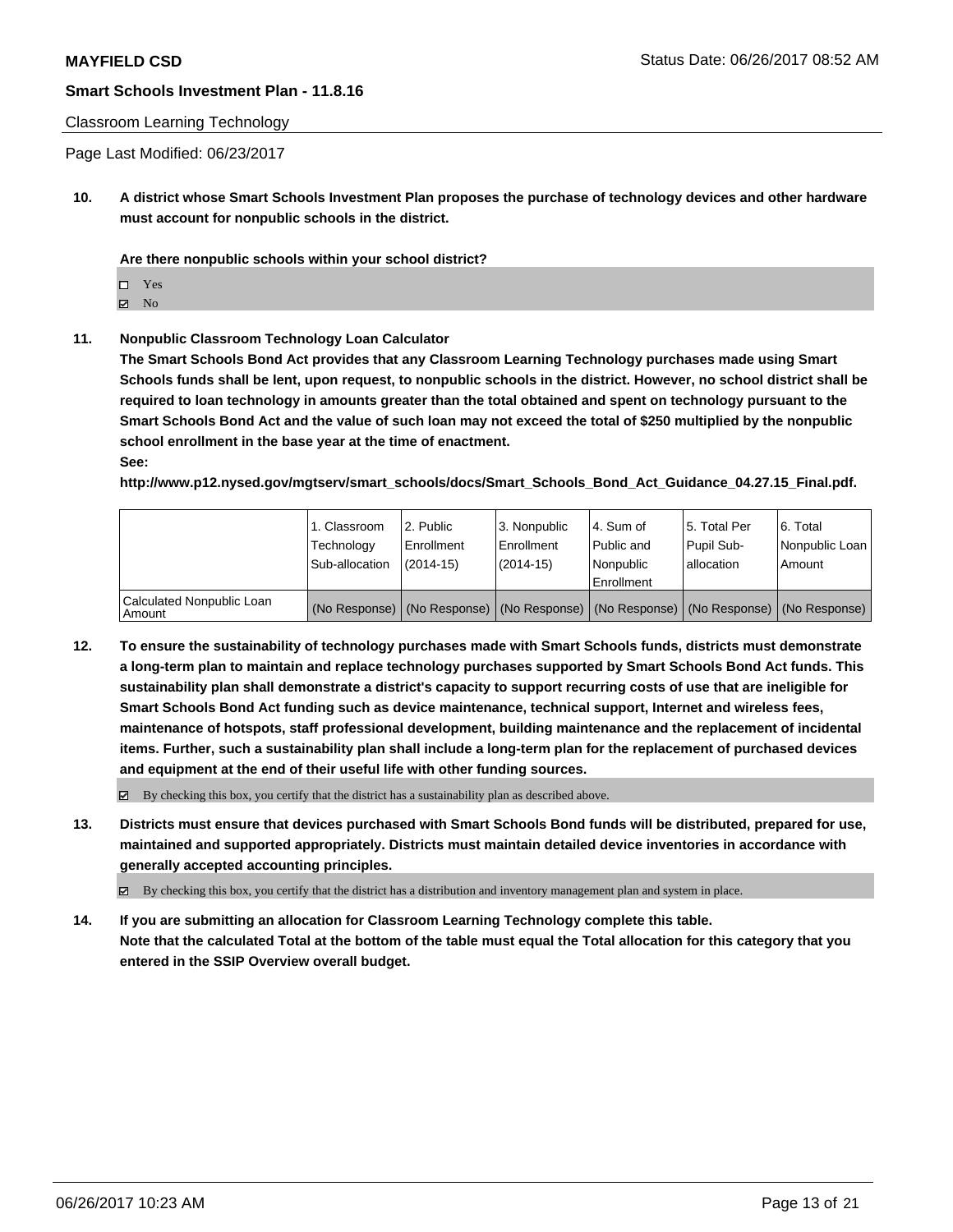## Classroom Learning Technology

Page Last Modified: 06/23/2017

|                         | Sub-Allocation |
|-------------------------|----------------|
| Interactive Whiteboards | 0              |
| Computer Servers        |                |
| Desktop Computers       |                |
| <b>Laptop Computers</b> | 201,320        |
| <b>Tablet Computers</b> | 0              |
| <b>Other Costs</b>      | 7,700          |
| Totals:                 | 209,020        |

**15. Please detail the type, quantity, per unit cost and total cost of the eligible items under each sub-category. This is especially important for any expenditures listed under the "Other" category. All expenditures must be capital-bond eligible to be reimbursed through the SSBA. If you have any questions, please contact us directly through smartschools@nysed.gov.**

**Please specify in the "Item to be Purchased" field which specific expenditures and items are planned to meet the district's nonpublic loan requirement, if applicable.**

**NOTE: Wireless Access Points that will be loaned/purchased for nonpublic schools should ONLY be included in this category, not under School Connectivity, where public school districts would list them.**

| Select the allowable expenditure | Item to be Purchased   | Quantity | Cost per Item | <b>Total Cost</b> |
|----------------------------------|------------------------|----------|---------------|-------------------|
| type.                            |                        |          |               |                   |
| Repeat to add another item under |                        |          |               |                   |
| each type.                       |                        |          |               |                   |
| <b>Laptop Computers</b>          | Dell 11                | 700      | 250           | 175,000           |
| <b>Laptop Computers</b>          | Acer 11                | 94       | 280           | 26,320            |
| <b>Other Costs</b>               | Storage/Charging Carts |          | 1,100         | 7,700             |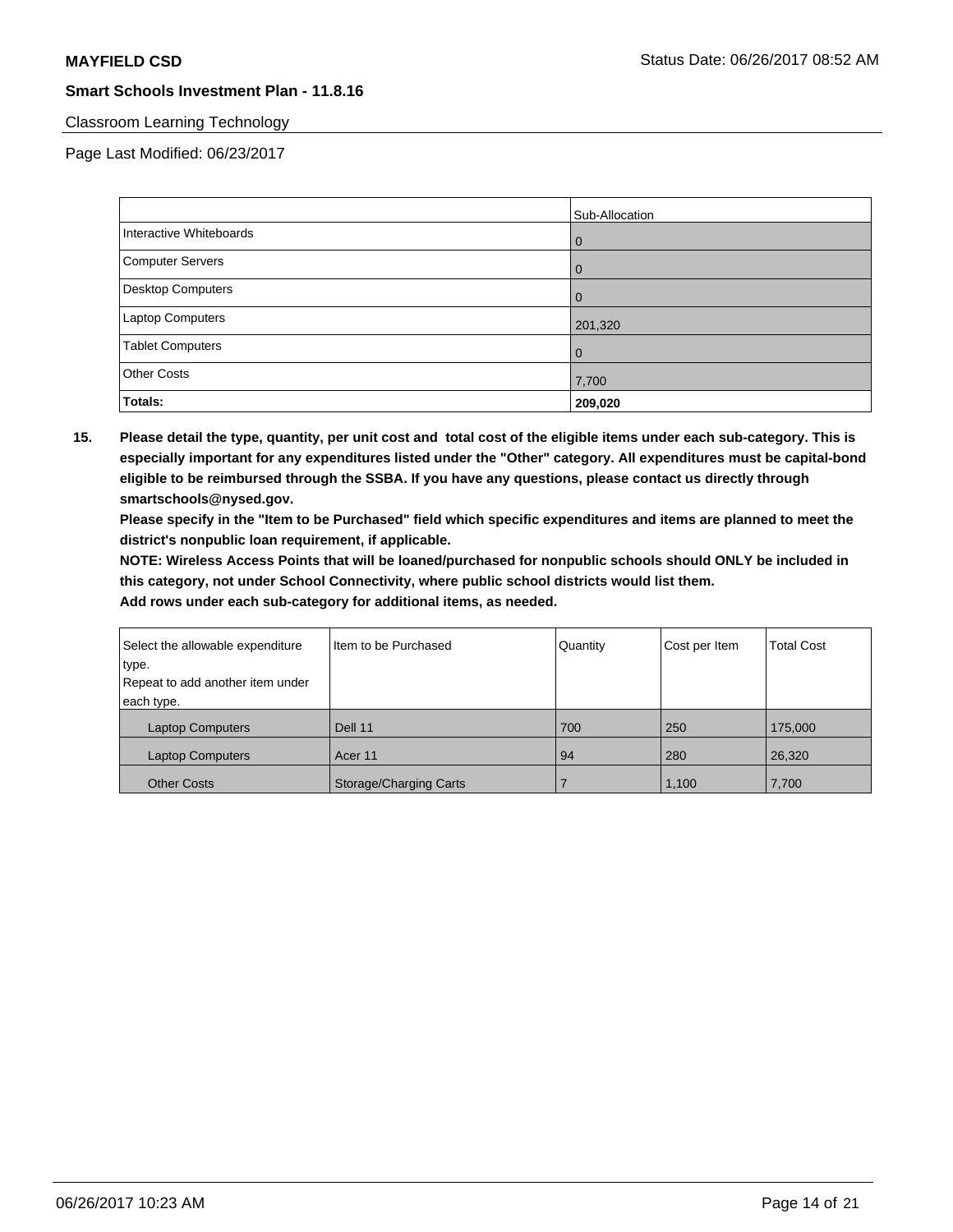#### Pre-Kindergarten Classrooms

Page Last Modified: 05/26/2017

## **Group 1**

**1. Provide information regarding how and where the district is currently serving pre-kindergarten students and justify the need for additional space with enrollment projections over 3 years.**

(No Response)

- **2. Describe the district's plan to construct, enhance or modernize education facilities to accommodate prekindergarten programs. Such plans must include:**
	- **Specific descriptions of what the district intends to do to each space;**
	- **An affirmation that pre-kindergarten classrooms will contain a minimum of 900 square feet per classroom;**
	- **The number of classrooms involved;**
	- **The approximate construction costs per classroom; and**
	- **Confirmation that the space is district-owned or has a long-term lease that exceeds the probable useful life of the improvements.**

(No Response)

**3. Smart Schools Bond Act funds may only be used for capital construction costs. Describe the type and amount of additional funds that will be required to support ineligible ongoing costs (e.g. instruction, supplies) associated with any additional pre-kindergarten classrooms that the district plans to add.**

(No Response)

**4. All plans and specifications for the erection, repair, enlargement or remodeling of school buildings in any public school district in the State must be reviewed and approved by the Commissioner. Districts that plan capital projects using their Smart Schools Bond Act funds will undergo a Preliminary Review Process by the Office of Facilities Planning.**

**Please indicate on a separate row each project number given to you by the Office of Facilities Planning.**

| Project Number |  |
|----------------|--|
| (No Response)  |  |

**5. If you have made an allocation for Pre-Kindergarten Classrooms, complete this table. Note that the calculated Total at the bottom of the table must equal the Total allocation for this category that you entered in the SSIP Overview overall budget.**

| Totals:                                  | 0              |
|------------------------------------------|----------------|
| Other Costs                              | (No Response)  |
| Enhance/Modernize Educational Facilities | (No Response)  |
| Construct Pre-K Classrooms               | (No Response)  |
|                                          | Sub-Allocation |

**6. Please detail the type, quantity, per unit cost and total cost of the eligible items under each sub-category. This is especially important for any expenditures listed under the "Other" category. All expenditures must be capital-bond eligible to be reimbursed through the SSBA. If you have any questions, please contact us directly through smartschools@nysed.gov.**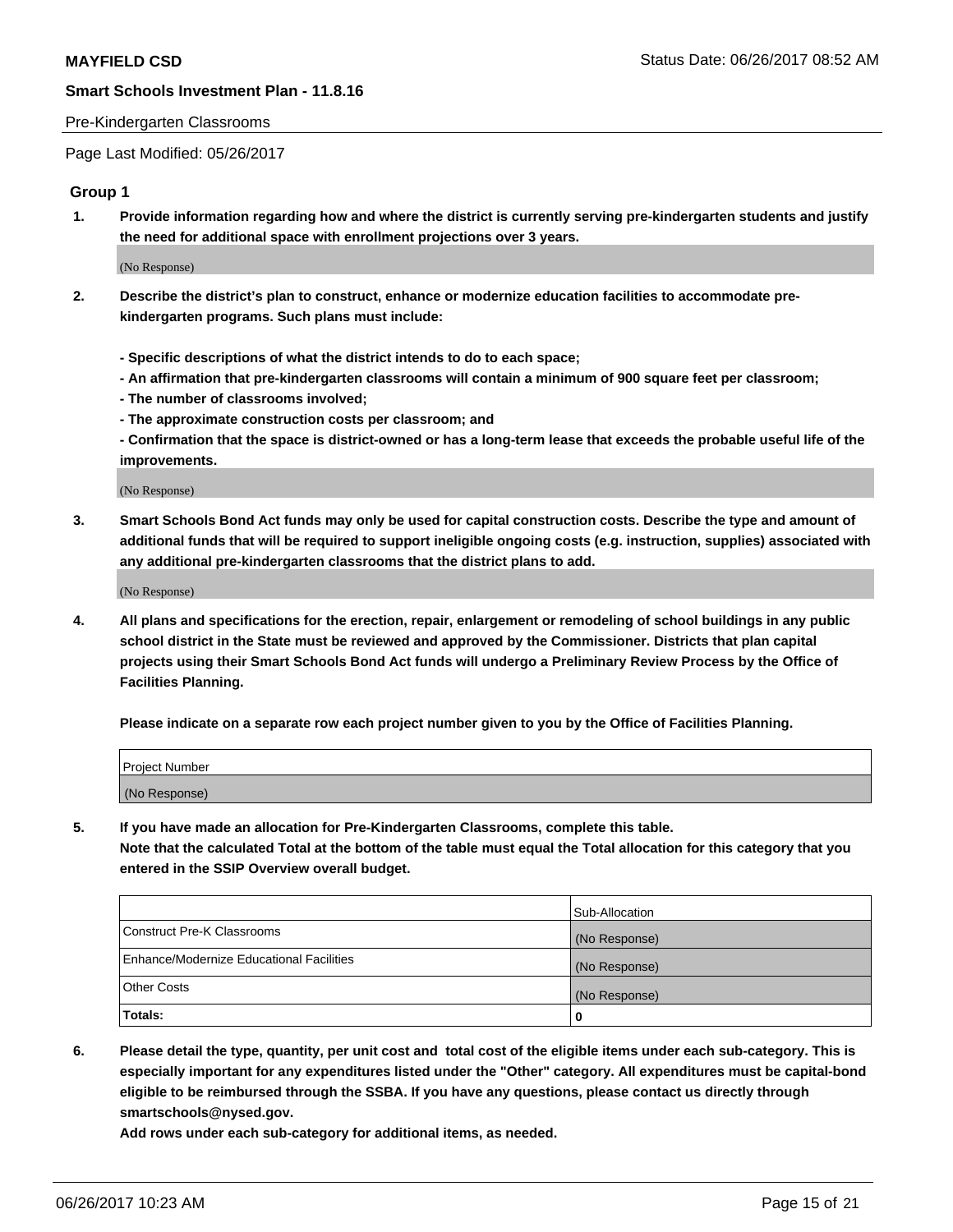# Pre-Kindergarten Classrooms

Page Last Modified: 05/26/2017

| Select the allowable expenditure | Item to be purchased | Quantity      | Cost per Item | <b>Total Cost</b> |
|----------------------------------|----------------------|---------------|---------------|-------------------|
| type.                            |                      |               |               |                   |
| Repeat to add another item under |                      |               |               |                   |
| each type.                       |                      |               |               |                   |
| (No Response)                    | (No Response)        | (No Response) | (No Response) | (No Response)     |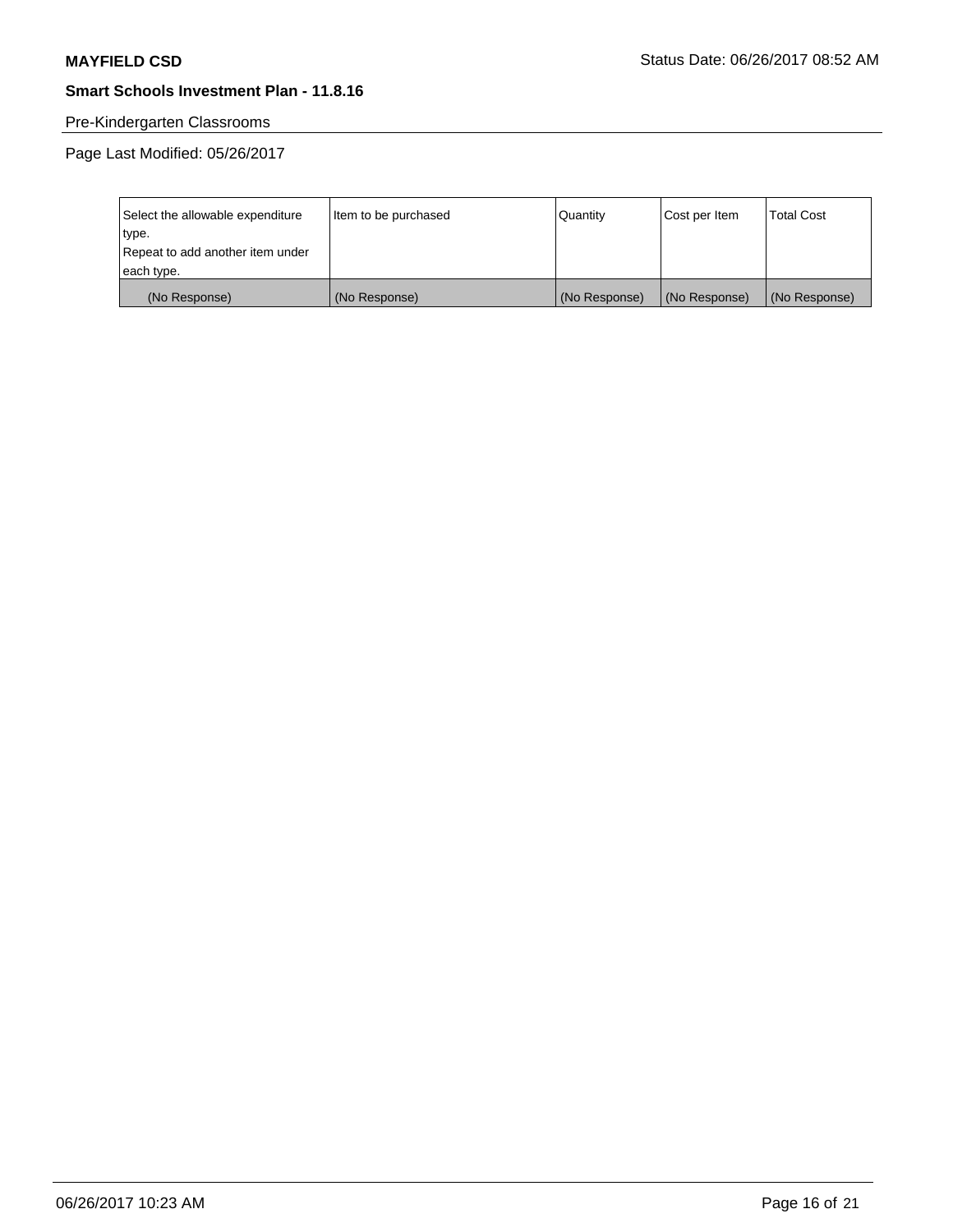#### Replace Transportable Classrooms

Page Last Modified: 11/17/2016

#### **Group 1**

**1. Describe the district's plan to construct, enhance or modernize education facilities to provide high-quality instructional space by replacing transportable classrooms.**

(No Response)

**2. All plans and specifications for the erection, repair, enlargement or remodeling of school buildings in any public school district in the State must be reviewed and approved by the Commissioner. Districts that plan capital projects using their Smart Schools Bond Act funds will undergo a Preliminary Review Process by the Office of Facilities Planning.**

**Please indicate on a separate row each project number given to you by the Office of Facilities Planning.**

| Project Number |  |
|----------------|--|
| (No Response)  |  |

**3. For large projects that seek to blend Smart Schools Bond Act dollars with other funds, please note that Smart Schools Bond Act funds can be allocated on a pro rata basis depending on the number of new classrooms built that directly replace transportable classroom units.**

**If a district seeks to blend Smart Schools Bond Act dollars with other funds describe below what other funds are being used and what portion of the money will be Smart Schools Bond Act funds.**

(No Response)

**4. If you have made an allocation for Replace Transportable Classrooms, complete this table. Note that the calculated Total at the bottom of the table must equal the Total allocation for this category that you entered in the SSIP Overview overall budget.**

|                                                | Sub-Allocation |
|------------------------------------------------|----------------|
| Construct New Instructional Space              | (No Response)  |
| Enhance/Modernize Existing Instructional Space | (No Response)  |
| Other Costs                                    | (No Response)  |
| Totals:                                        | $\Omega$       |

**5. Please detail the type, quantity, per unit cost and total cost of the eligible items under each sub-category. This is especially important for any expenditures listed under the "Other" category. All expenditures must be capital-bond eligible to be reimbursed through the SSBA. If you have any questions, please contact us directly through smartschools@nysed.gov.**

| Select the allowable expenditure | Item to be purchased | Quantity      | Cost per Item | <b>Total Cost</b> |
|----------------------------------|----------------------|---------------|---------------|-------------------|
| type.                            |                      |               |               |                   |
| Repeat to add another item under |                      |               |               |                   |
| each type.                       |                      |               |               |                   |
| (No Response)                    | (No Response)        | (No Response) | (No Response) | (No Response)     |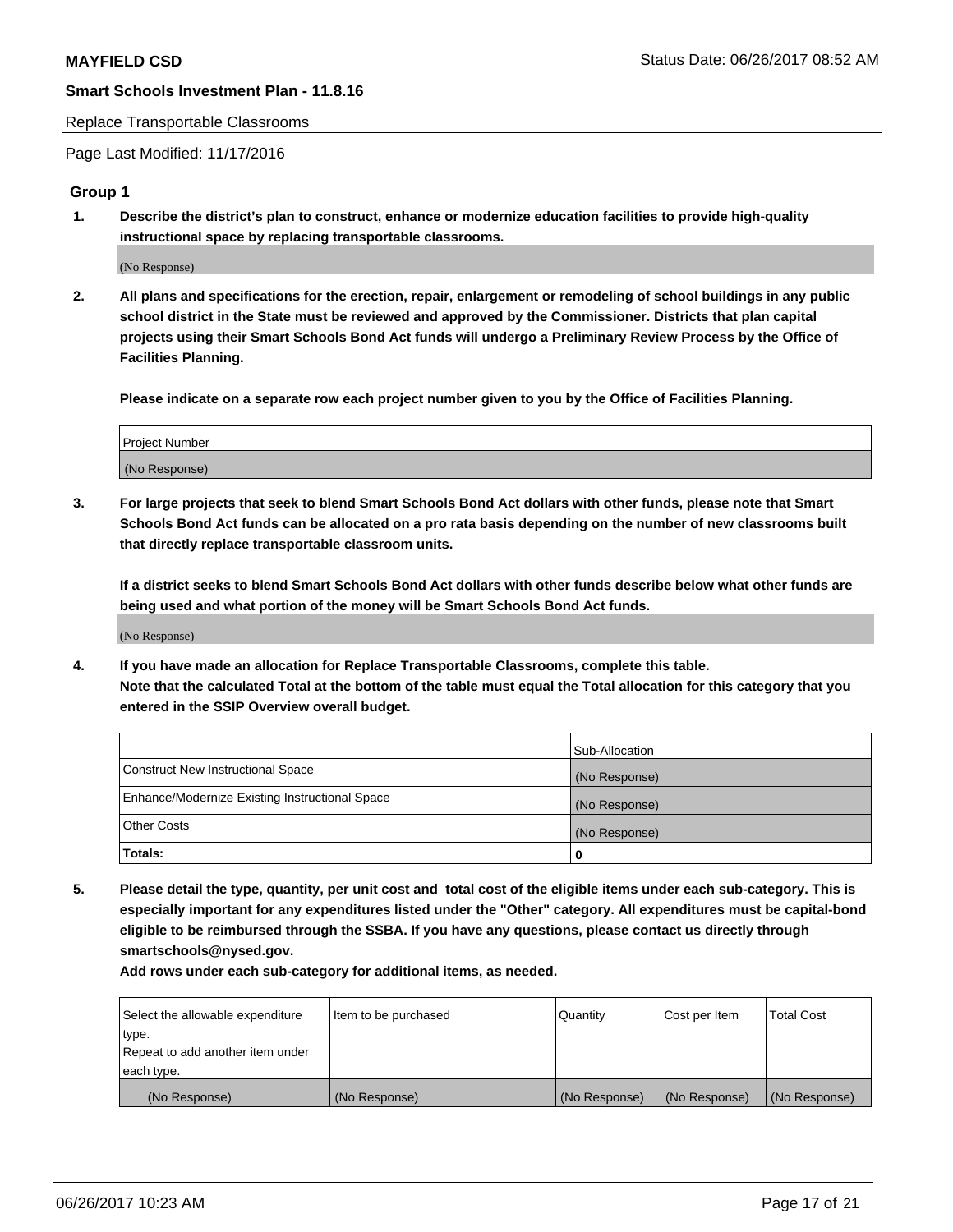#### High-Tech Security Features

Page Last Modified: 05/30/2017

#### **Group 1**

**1. Describe how you intend to use Smart Schools Bond Act funds to install high-tech security features in school buildings and on school campuses.**

The Smart Schools Bond Act monies will be used in multiple ways to improve security and communication systems throughout the two schools. Existing analog cameras will be replaced with IP based digital cameras and associated video management systems. Public address systems will be replaced with IP speakers and integrated notification system. Access control systems will be provided at exterior & interior doors and associated servers. A visitor management system will be provided to properly check in and identify visitors.

**2. All plans and specifications for the erection, repair, enlargement or remodeling of school buildings in any public school district in the State must be reviewed and approved by the Commissioner. Districts that plan capital projects using their Smart Schools Bond Act funds will undergo a Preliminary Review Process by the Office of Facilities Planning.** 

**Please indicate on a separate row each project number given to you by the Office of Facilities Planning.**

| Project Number        |
|-----------------------|
| 17-08-01-04-0-001-018 |
| 17-08-01-04-0-002-015 |
| 17-08-01-04-5-007-002 |

- **3. Was your project deemed eligible for streamlined Review?**
	- Yes
	- $\boxtimes$  No
- **4. Include the name and license number of the architect or engineer of record.**

| Name                  | License Number |
|-----------------------|----------------|
| <b>Steven Thesier</b> | 33513          |

**5. If you have made an allocation for High-Tech Security Features, complete this table.**

**Note that the calculated Total at the bottom of the table must equal the Total allocation for this category that you entered in the SSIP Overview overall budget.**

|                                                      | Sub-Allocation |
|------------------------------------------------------|----------------|
| Capital-Intensive Security Project (Standard Review) | 150,000        |
| <b>Electronic Security System</b>                    | 91,950         |
| <b>Entry Control System</b>                          | 88,400         |
| Approved Door Hardening Project                      | (No Response)  |
| <b>Other Costs</b>                                   | (No Response)  |
| Totals:                                              | 330,350        |

**6. Please detail the type, quantity, per unit cost and total cost of the eligible items under each sub-category. This is especially important for any expenditures listed under the "Other" category. All expenditures must be capital-bond eligible to be reimbursed through the SSBA. If you have any questions, please contact us directly through smartschools@nysed.gov.**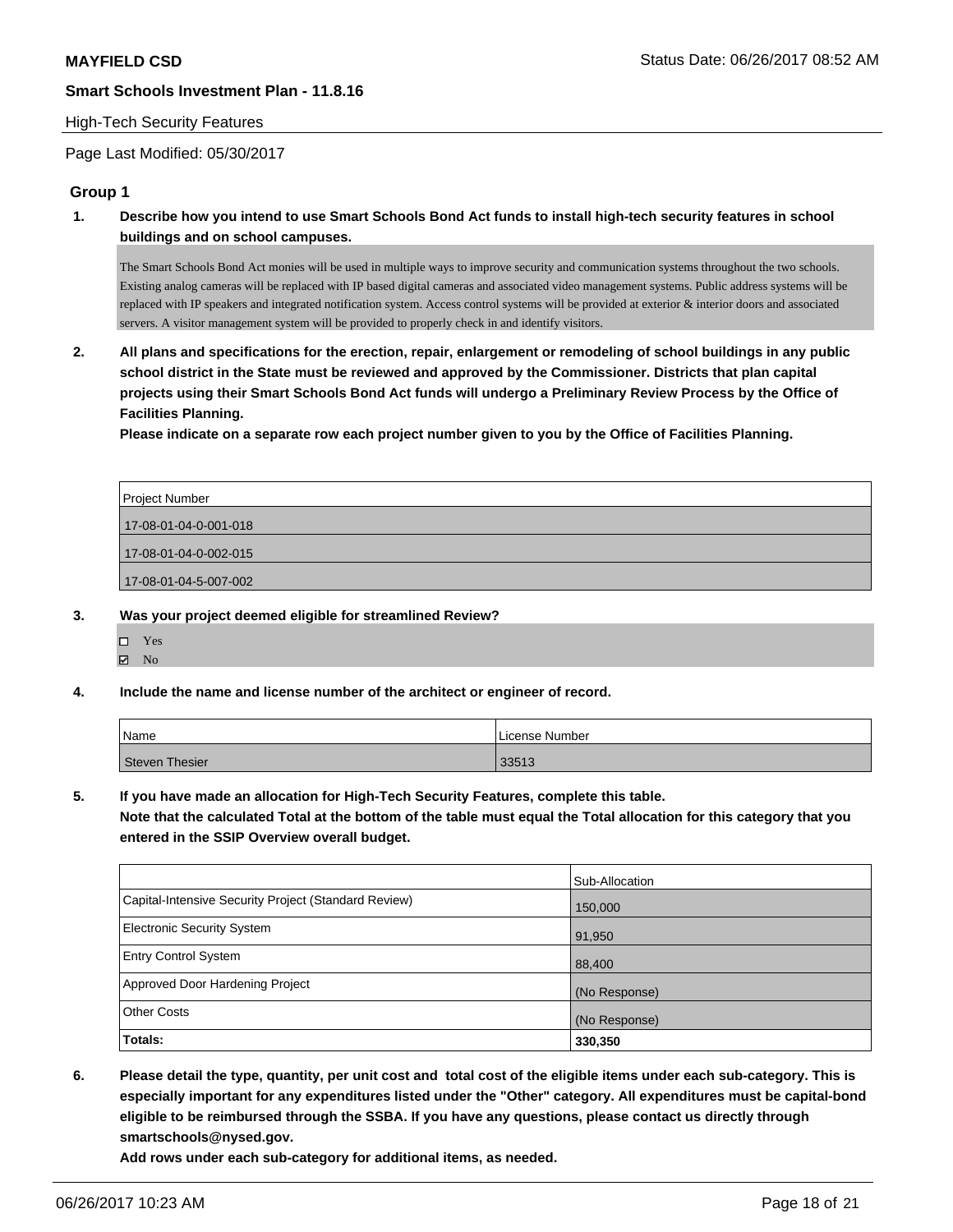# High-Tech Security Features

Page Last Modified: 05/30/2017

| Select the allowable expenditure<br>type.<br>Repeat to add another item under<br>each type. | Item to be purchased                                                                                            | Quantity       | Cost per Item | <b>Total Cost</b> |
|---------------------------------------------------------------------------------------------|-----------------------------------------------------------------------------------------------------------------|----------------|---------------|-------------------|
| <b>Electronic Security System</b>                                                           | Interior IP camera                                                                                              | 36             | 1.200         | 43,200            |
| <b>Electronic Security System</b>                                                           | Exteior IP camera                                                                                               | 13             | 1,750         | 22,750            |
| <b>Electronic Security System</b>                                                           | Camera video server                                                                                             | 2              | 13,000        | 26,000            |
| <b>Entry Control System</b>                                                                 | Card access control unit                                                                                        | 26             | 2,400         | 62,400            |
| <b>Entry Control System</b>                                                                 | Card access control server                                                                                      | 1              | 3,000         | 3,000             |
| <b>Entry Control System</b>                                                                 | Access control badge workstation                                                                                | $\mathbf{1}$   | 8,000         | 8,000             |
| <b>Entry Control System</b>                                                                 | Visitor management system to provide<br>background check of visitors, log<br>visitor entry and produce ID badge | 2              | 7,500         | 15,000            |
| <b>Capital-Intensive Security</b><br>Project                                                | IP public address notification system -<br>IP ceiling mounted speakers                                          | 98             | 566           | 55,468            |
| <b>Capital-Intensive Security</b><br>Project                                                | IP public address notification system -<br>integration software installation                                    | $\overline{2}$ | 6,250         | 12,500            |
| <b>Capital-Intensive Security</b><br>Project                                                | IP public address notification system -<br>category 6 data cabling to speakers &<br>modules                     | 700            | 75            | 52,500            |
| <b>Capital-Intensive Security</b><br>Project                                                | IP public address notification system -<br>conventional corridor speakers<br>connected via IP module            | 240            | 45            | 10,800            |
| <b>Capital-Intensive Security</b><br>Project                                                | IP public address notification system -<br>cable installation cutting and patching                              | 1              | 18,732        | 18,732            |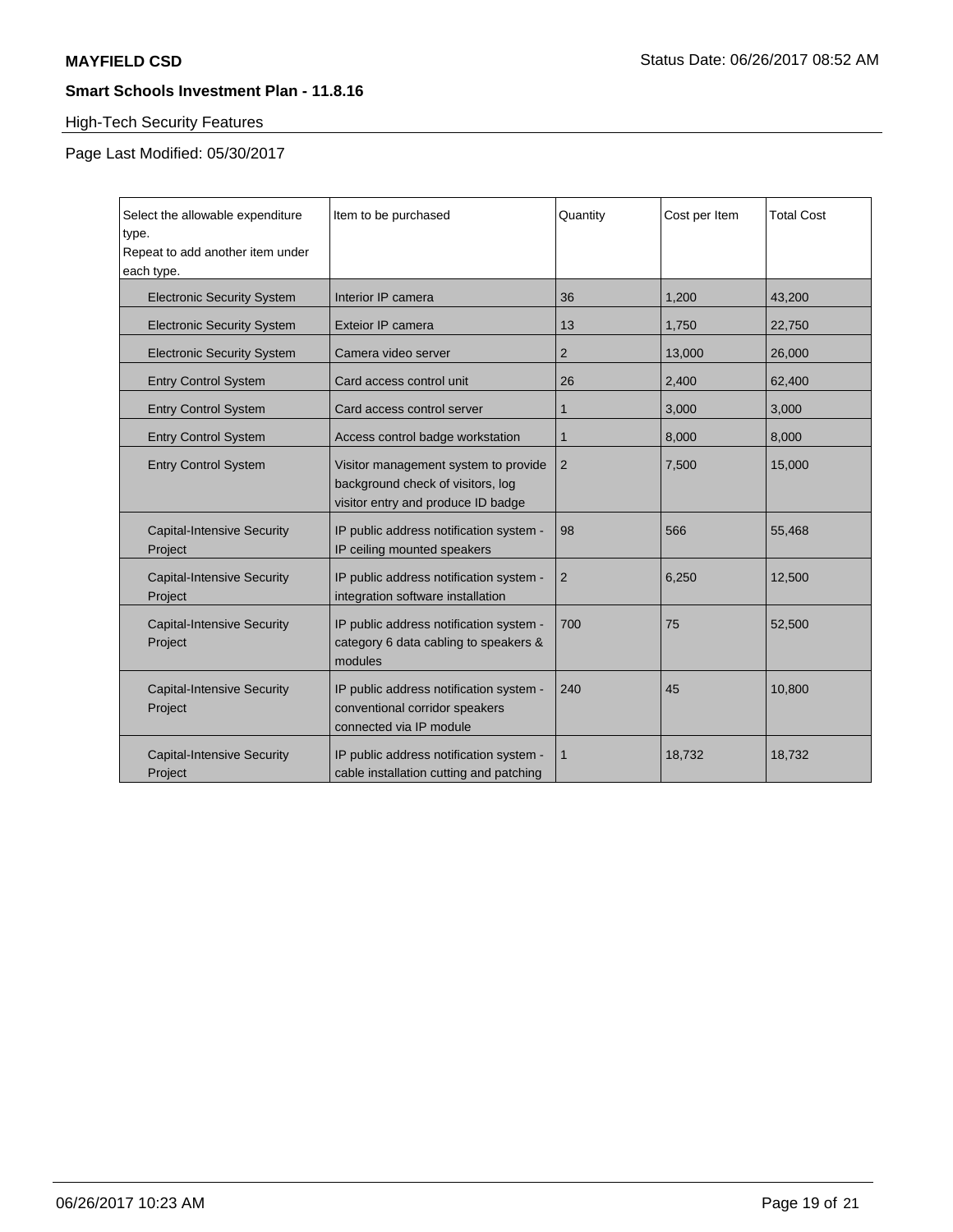Report